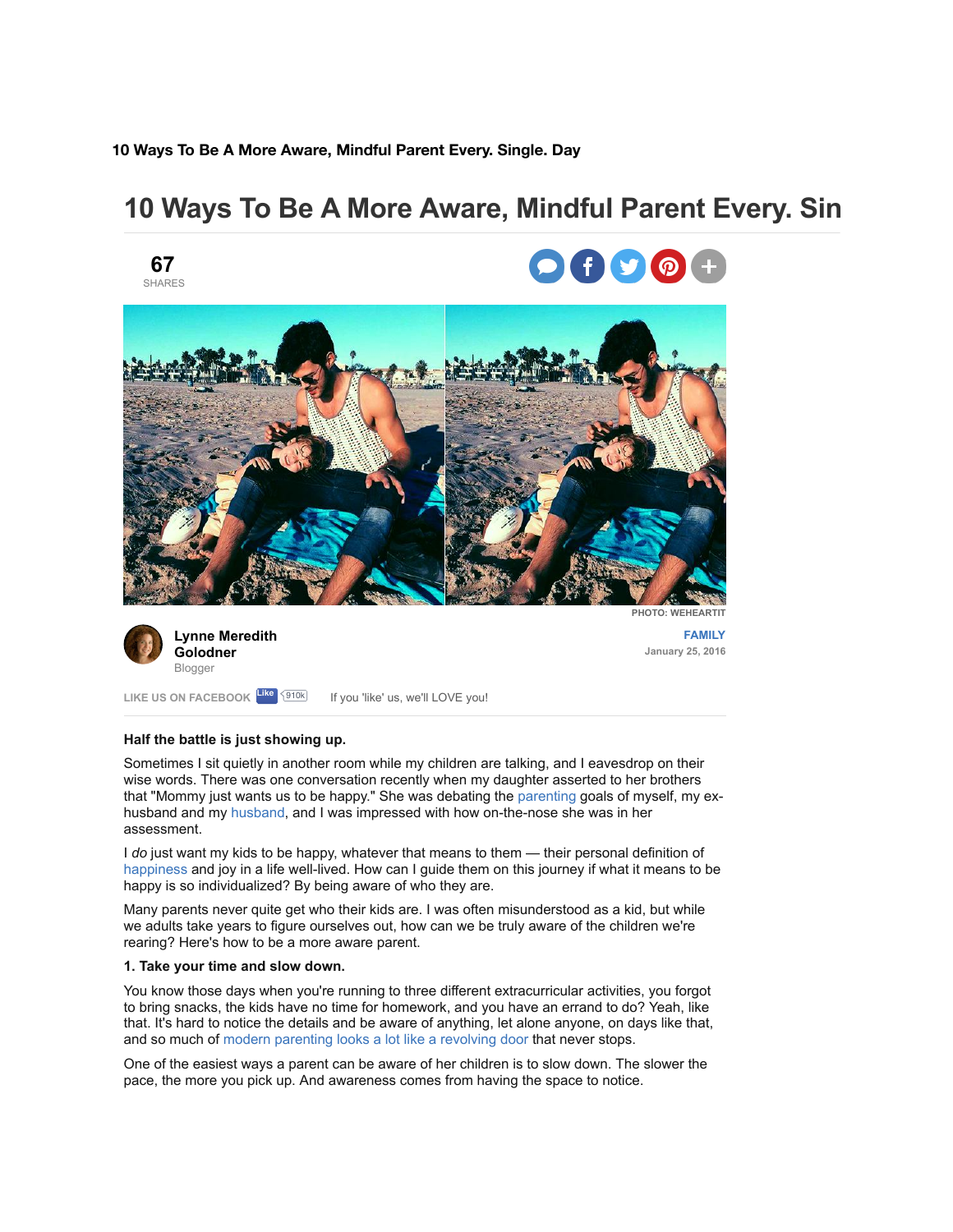#### **2. Get to know their friends and welcome them into your home.**

Last Sunday, my eldest son asked if he could bring a buddy to my parents' house for our monthly family brunch. It was fine by me and even finer for my mother, who was hosting. Welcoming your kids' friends into the midst of your family is a great way to get to know what makes them tick.

It's not enough to know the names of friends or hear the latest gossip on who's crushing on whom; you have to know them. Hear the nuance in their voices, tell them to stop riding the Segway in the living room, call them on it when they're reaching into your kitchen pantry for a third bottle of Coke.

Growing up, my house was always the one where my friends hung out, and I'm repeating the tradition with my own kids. On New Year's Eve, we opened the door for 12 kids and let six stay overnight. While we often wait in the wings to be needed, the fact that they're comfortable enough to include their favorite friends in our midst speaks volumes, and helps me to know my kids even better.

#### **3. Listen when they speak.**

How many times have you nodded at opportune moments or said, "Really?" when your son's voice is momentarily silent. Those are times when you're trying to appear like you're listening but you're really not.

Building awareness of your children can only [happen when you really listen to them.](http://www.webmd.com/parenting/features/listening-to-your-kids) My littlest one takes a really long time to get to the point of his stories, but I try to have supreme patience, look him in the eye, and really hang on his words. I admit, there are times I've motioned to speed it up, but I always listen intently, respond appropriately, and engage in two-way conversation with my children so they feel heard.

#### **4. Put the phone down and enjoy each other.**

I hate it when I see a family out to dinner and every member, from young to old, is thumbing on their phones. There has to be a time when we're just together, not for any purpose or point, but to be in the same space and feel comforted by each other's presence.

You cannot be aware of your children if you're not focusing on them. If you're too busy piling in all the things you think you should be doing, you'll never be able to truly see what's going on or what they're feeling or even notice what you may be feeling.

Multitasking can be a gift but it's the enemy of [intimacy.](http://www.yourtango.com/2013186634/5-stages-intimacy-relationship) The time with our children is so fleeting that we sometimes forget they won't always be here. Put down the smartphones, and stop trying to juggle work and play. Be with your children to truly be aware of them.

#### **5. Bake with them.**

Creativity fosters happiness. Baking with my children has shown me some of their innate talents and helped me appreciate them even more than I already do.

You can replace cooking with baking — any kitchen task that has you working side-by-side in step-by-step formation to transform ingredients into a delectable finished product. For that matter, you can even back it up to menu planning. When you work together to nourish your family, you learn their tastes, their preferences, their dislikes, and their passions.

#### **6. Be present while they do their homework.**

Parenting isn't about shuttling our kids into boxes of neat and complete order; it's about riding the roller coaster alongside them. Homework becomes a daily fixture in kids' lives and it's something parents need to be a part of. Not only will you [find out what they struggle with](http://www.parenting.com/article/help-kids-with-homework) and what comes with ease, but you will also see where you need to help them build patience, persistence and perseverance.

Children who hide in closed-off spaces like bedrooms and basements without parental oversight are more susceptible to internet predators and online bullying. Make homework a family matter, in common spaces, where everyone can share the moment and the struggle.

# **7. Take each kid on a date at least once a month.**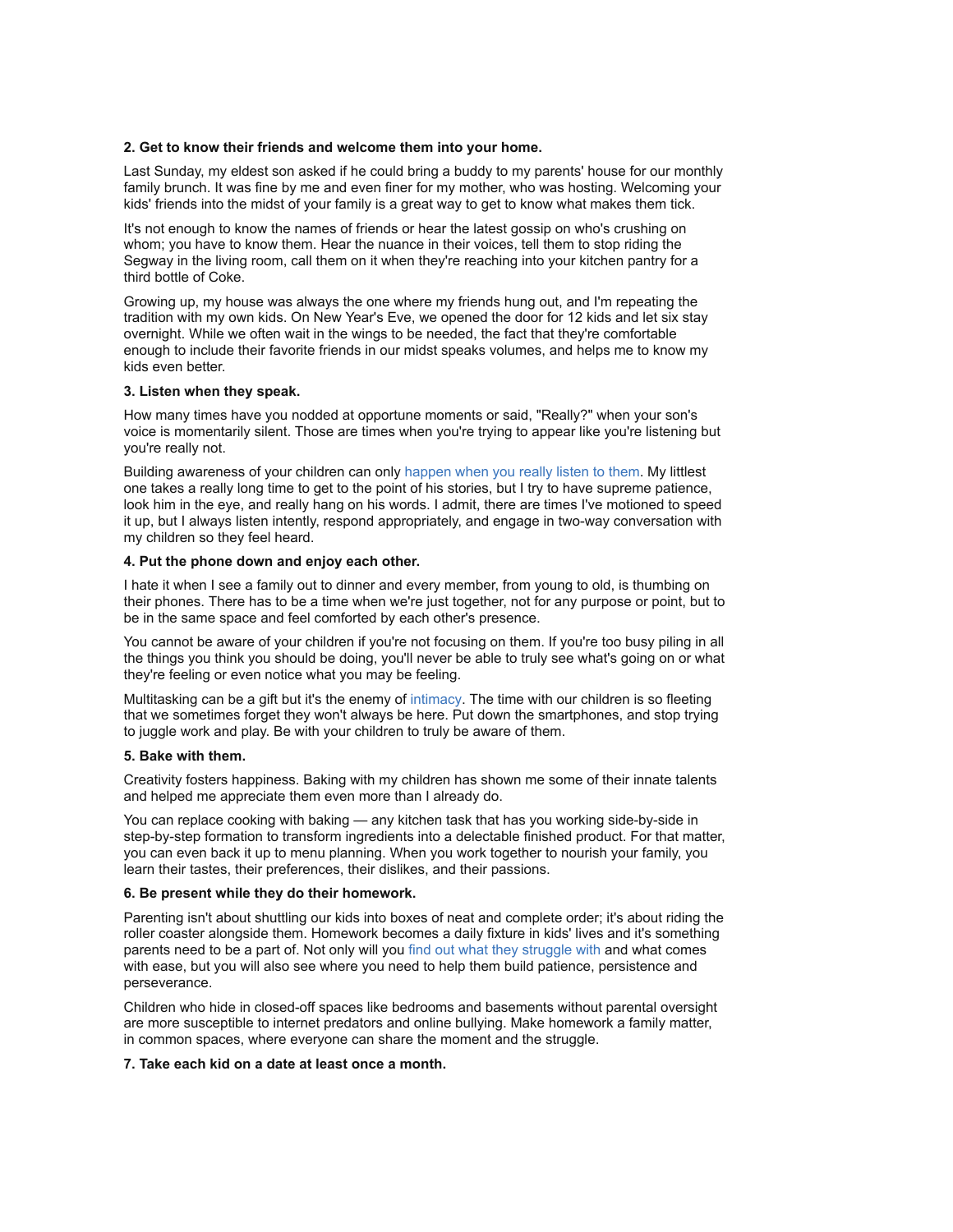When I go out to dinner alone with one child, I see a different person than the one I've carted around in my car to school and activities and play dates. I see the sparkle in their eyes, I hear the excitement in their voice, and I see the gleam of energy at being the only one in my focus.

If you're the parent of more than one child, this one is really important. Taking each child on a date regularly (weekly if you can, but monthly will do) is a great way to become aware of who they are deep within. They will open up to you in ways that cannot happen when siblings are around.

# **8. Talk to them about what they're reading.**

And if they're not reading anything, go with them to the library or used bookstore. My kids let me read aloud to them for years after they were old enough to read on their own. It's not about whether they have the ability; it's about the connection.

Reading a good book is like going on vacation. You're transported to fantastic places, on journeys both incredible and frightening, and when you can explore stories with your child, you see how they think, what they yearn for and who they might become.

# **9. Stay at their activities and watch.**

Again, this is about taking the time to actually be with your kids. Sometimes we parents facilitate more than we immerse. I realize that's a necessity to simply maintain order and reign in the chaos a family generates.

Last week, I stayed at the climbing gym when my boys had their weekly two-hour class. I noticed how my older son's hands turned red from climbing up, down, then up again, and felt the thump of his rapid heartbeat as he told me the exhilaration he felt to move so nimbly and quickly. I saw the joy on my little guy's face as he asked me to snap a picture of him halfway up the 50 something foot wall, and the pride in his face as he ascended to his goal.

Being aware of our kids can only happen when we let them be who they're meant to be. Finding activities that excite them is the first step, and the second step is joining them on the journey. Sometimes I would rather run errands or read a book, but my happiness matched theirs at taking those two hours to know them better.

# **10. Participate in activities alongside them.**

I've lost count of the number of activities my kids have asked me to do with them. I've gone rollerblading at a rink strewn with disco lights and hip-hop blaring. I've swam in the community pool and in the ocean. We've snowshoed, lifted weights, sledded on saucers and hiked in the woods.

Doing things together, even if it's not your interest, is a great way to build lifelong bonds with your children. They must feel that they're cherished for who they are, and that you can relate to them. And there's no better way to achieve that than to get involved. Do what they like to do. Put your own biases and interests aside.



#### **More content from YourTango:**

[The #1 Easy Way To Help Your Child's Confidence SOAR!](http://www.yourtango.com/experts/mark-papadas/10-parenting-secrets-empower-kids-secret-1-be-great)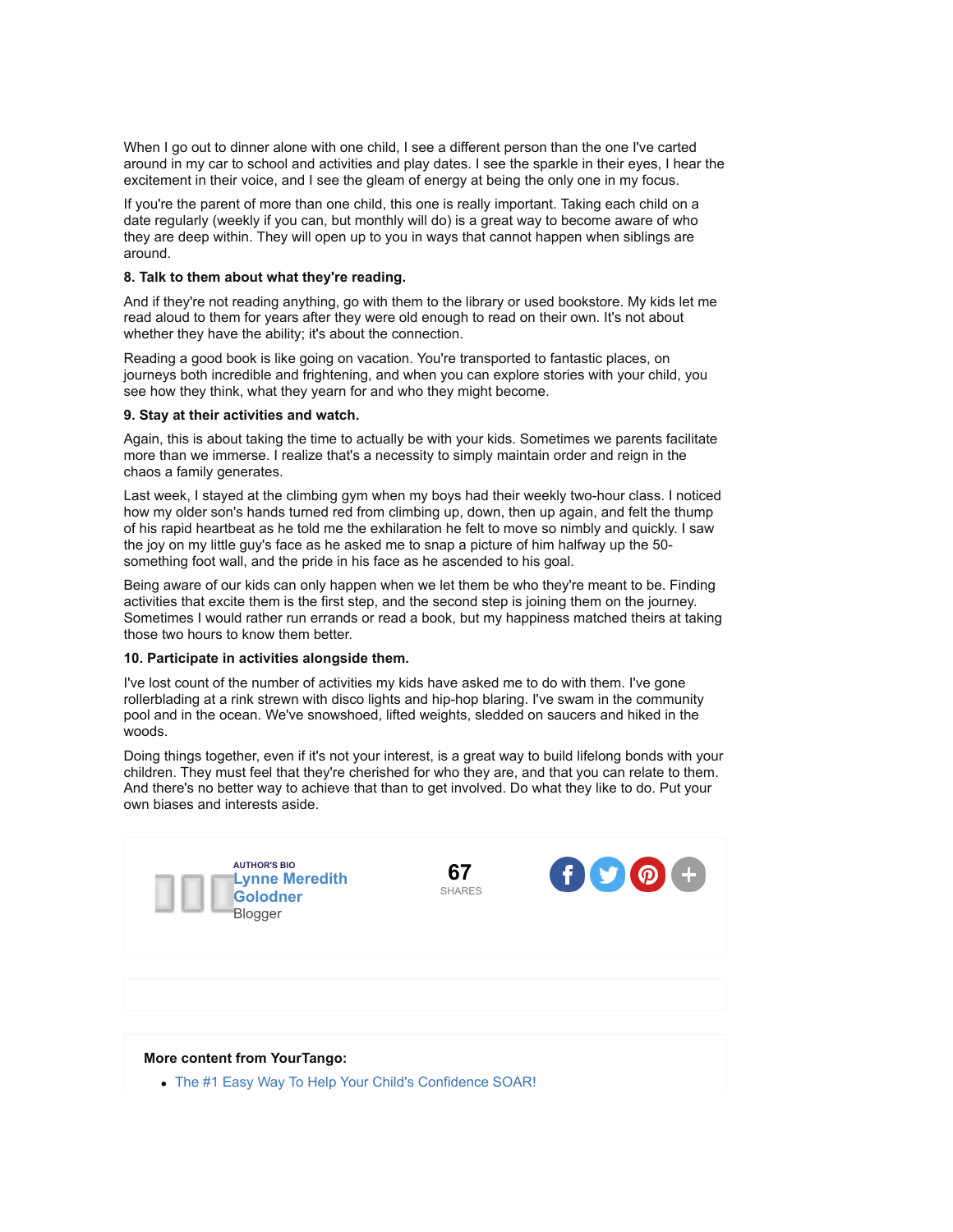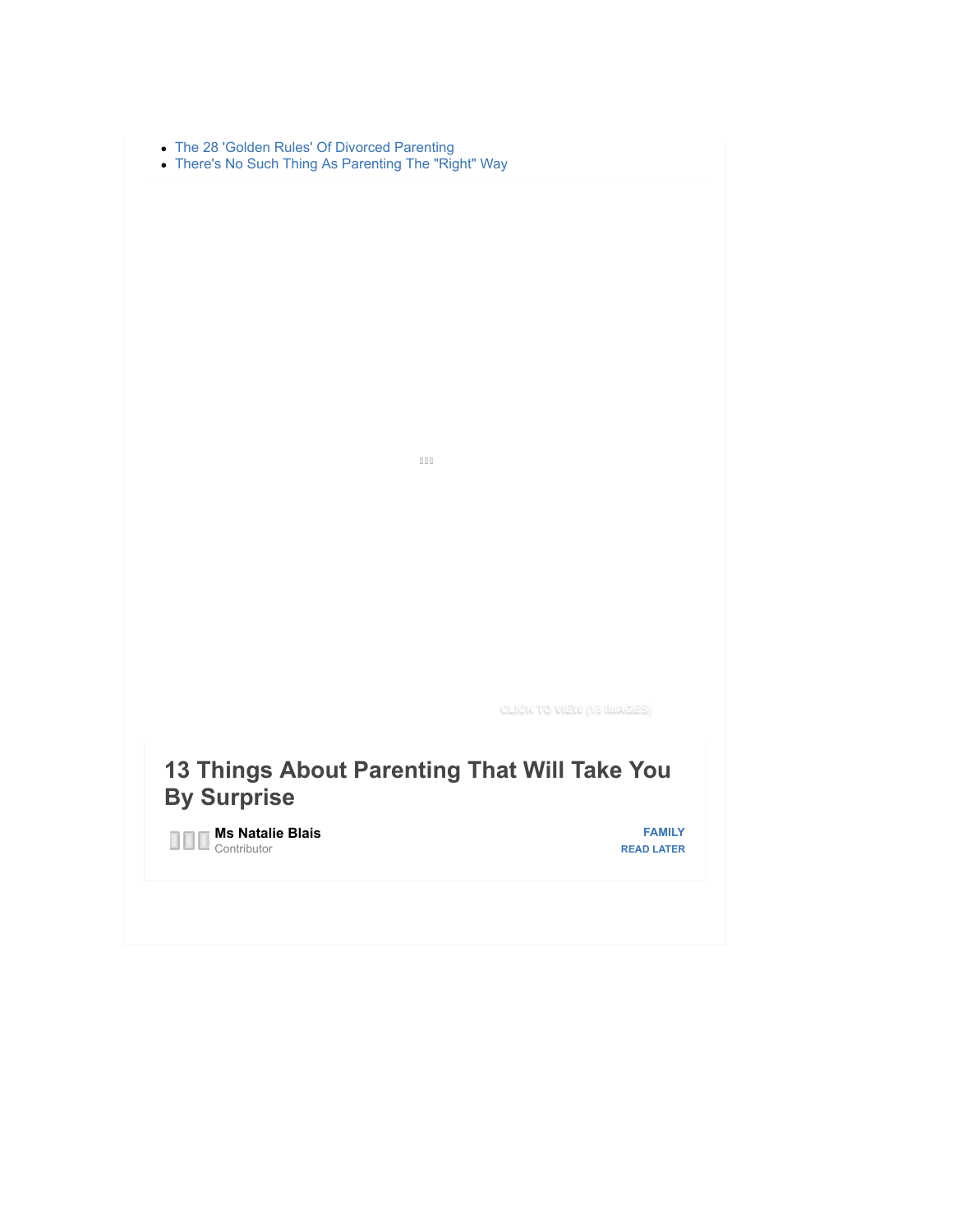# **FROM OUR PARTNERS**











[Leo DiCaprio Explains](http://www.zergnet.com/i/845914/13332/0/0/0) His Reaction to Lady Gaga



Jamie Lynn Spears' [Daughter Is All Grown](http://www.zergnet.com/i/824636/13332/0/0/0)  $\operatorname{Up}$ 



[Melissa McCarthy Shows](http://www.zergnet.com/i/808268/13332/0/0/0) Off Major Weight Loss in New Ad Campaign





Caitlyn Jenner Is [Finished Dating Women](http://www.zergnet.com/i/855965/13332/0/0/0) [Diddy's 24-Year-Old Son](http://www.zergnet.com/i/820406/13332/0/0/0) Moving In On Kourtney Kardashian?



Caitlyn Jenner Gives [Kendall Jenner the Cold](http://www.zergnet.com/i/774696/13332/0/0/0) Shoulder

# **EXPLORE YOURTANGO**

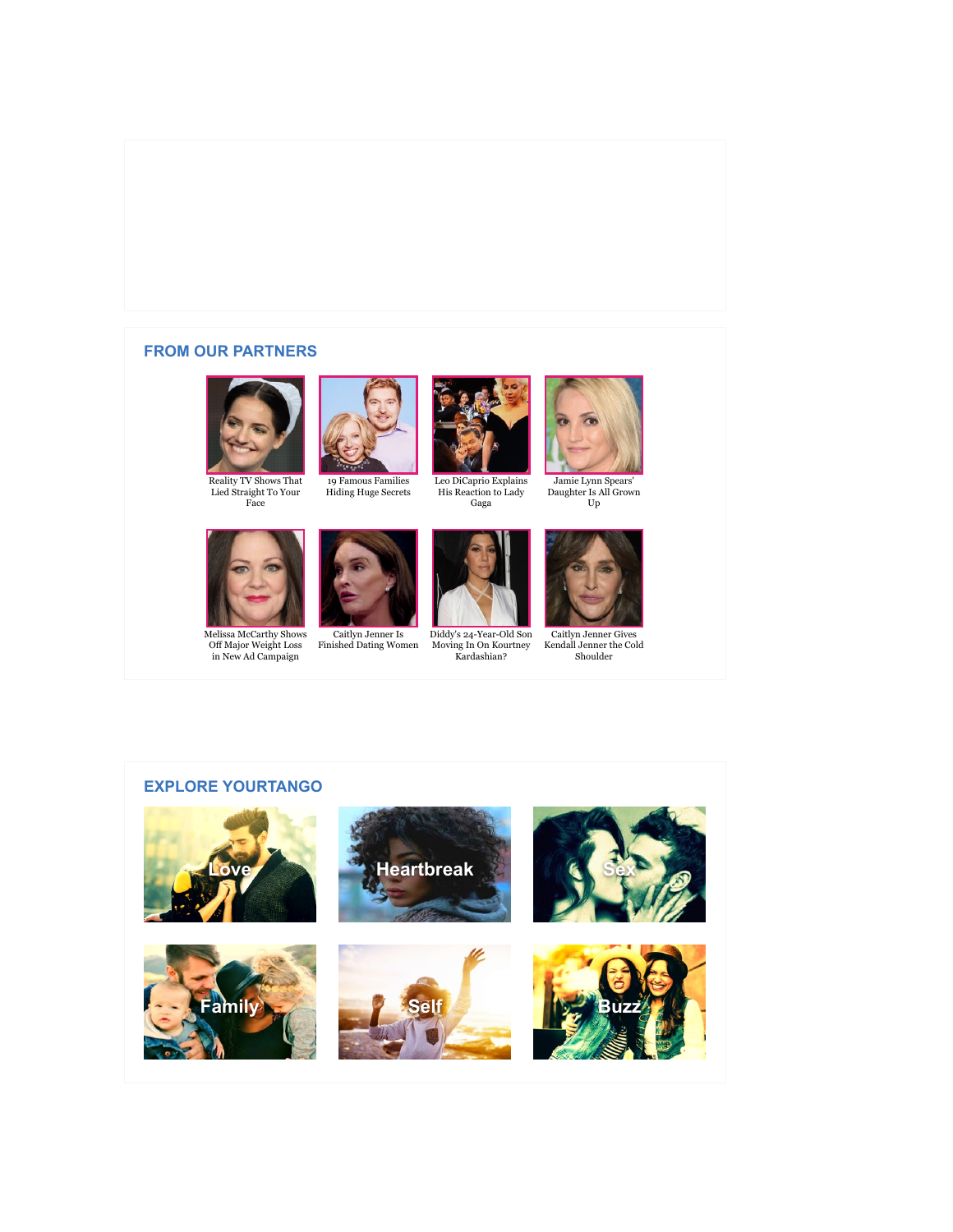# **MOST POPULAR**

 $_{\mathrm{DD}}$ 

**PHOTO: WEHEARTIT**



**[HEARTBREAK](http://www.yourtango.com/heartbreak) [READ LATER](http://www.yourtango.com/2016284872/ten-ways-be-more-aware-mindful-parent-every-single-day#)**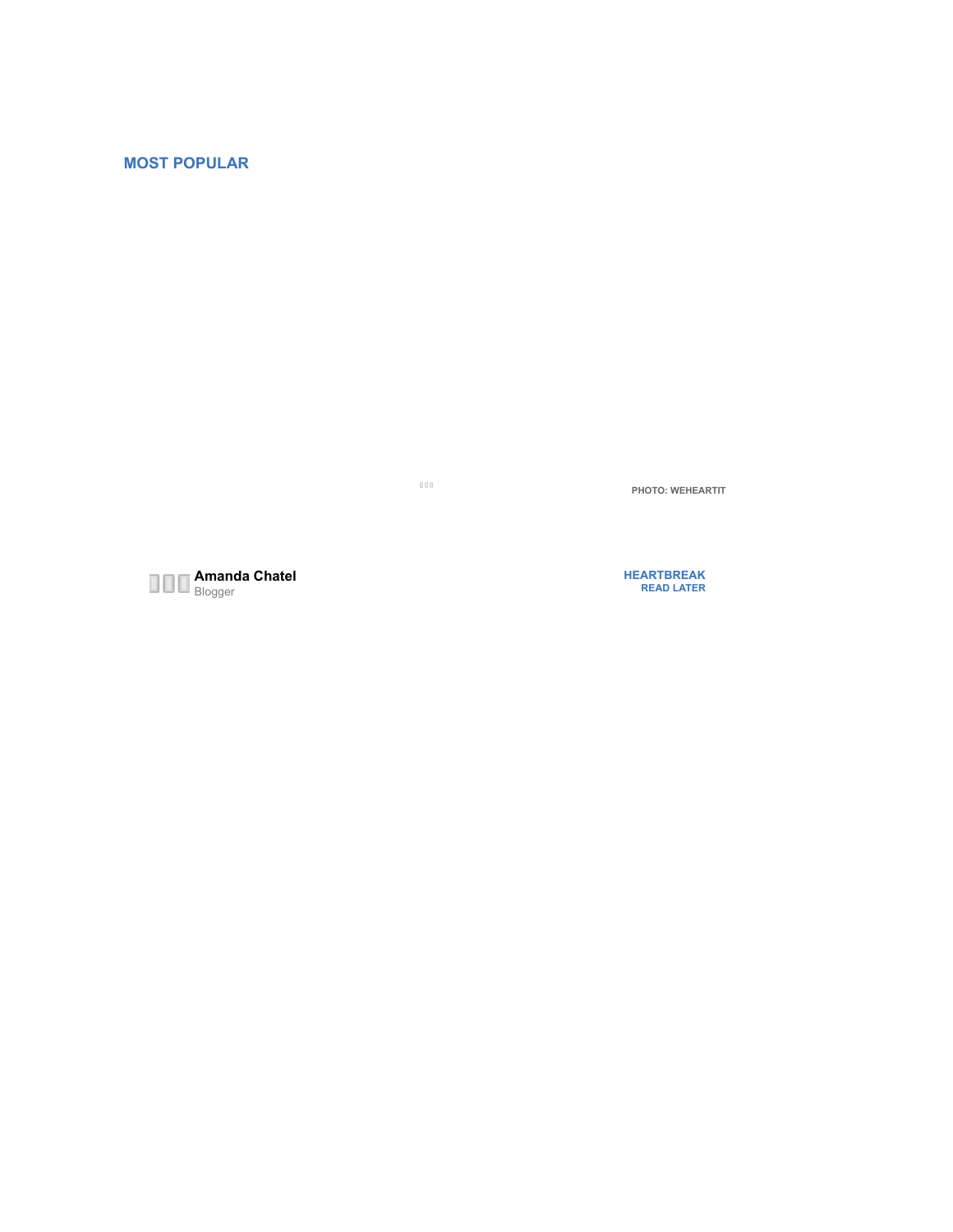$_{\rm{DD}}$ 

**PHOTO: WEHEARTIT**



**[HEARTBREAK](http://www.yourtango.com/heartbreak) [READ LATER](http://www.yourtango.com/2016284872/ten-ways-be-more-aware-mindful-parent-every-single-day#)**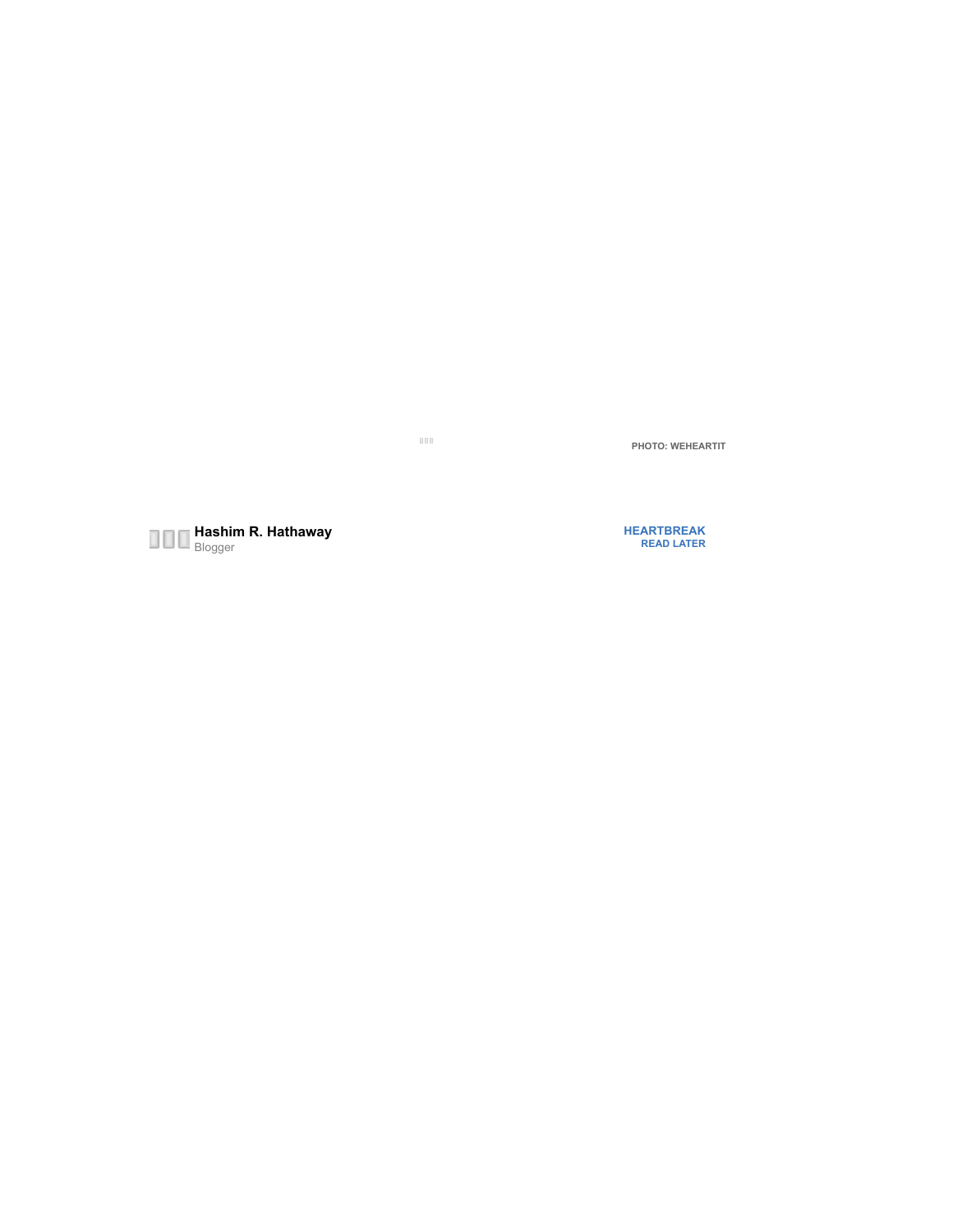$_{\rm 000}$ 

**PHOTO: WEHEARTIT**

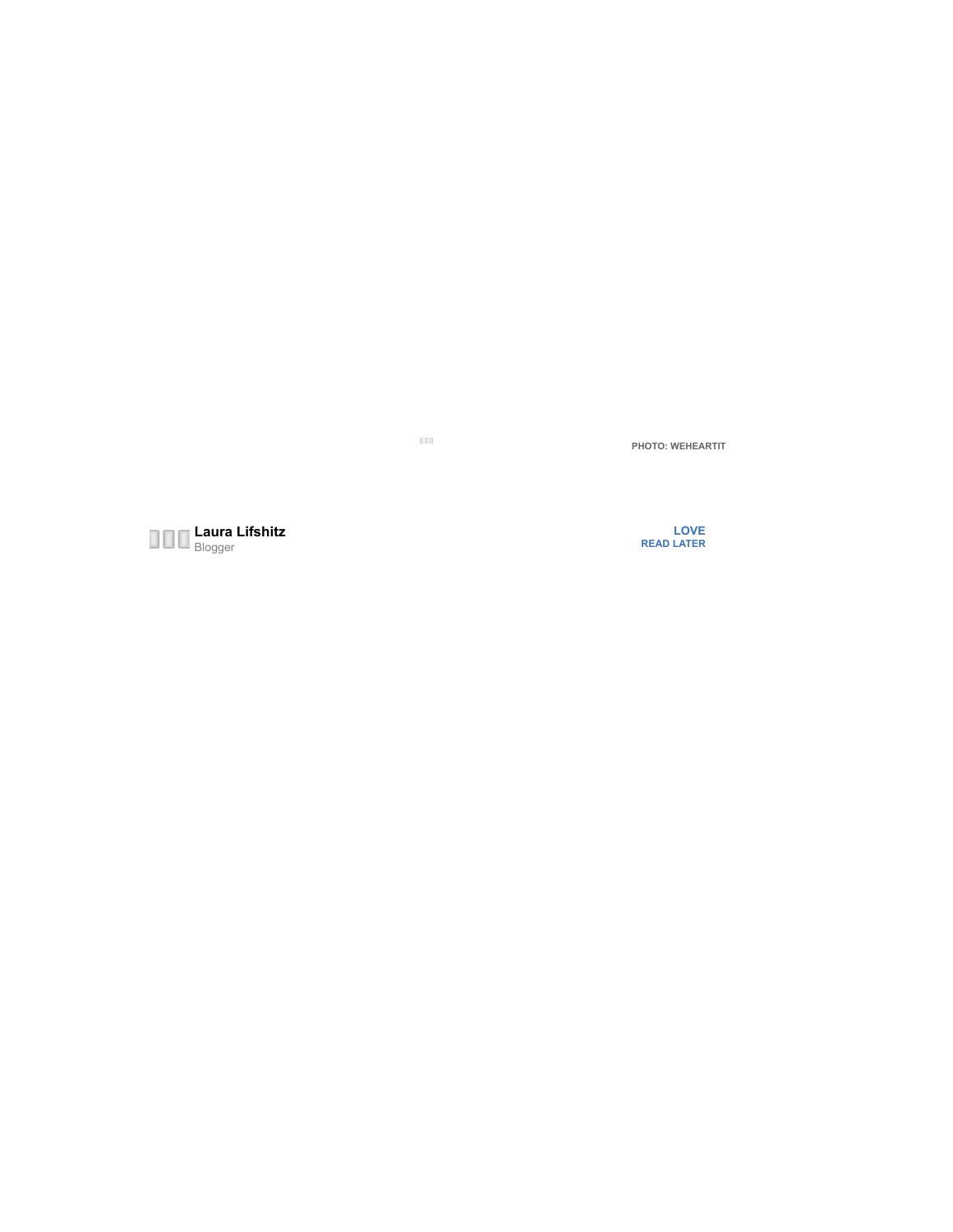$_{\rm 000}$ 

**PHOTO: WEHEARTIT**

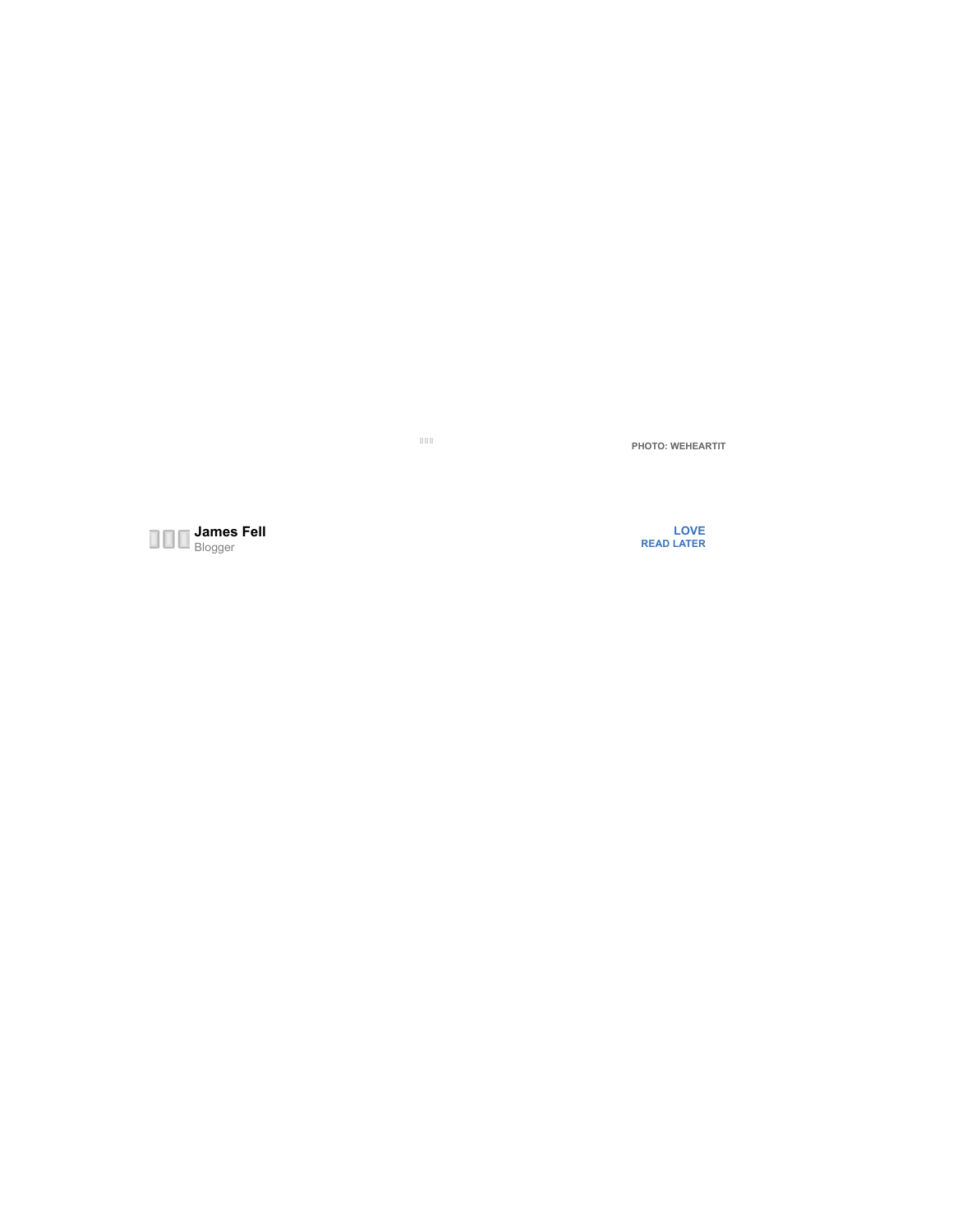$_{\rm{BH}}$ 

**PHOTO: WEHEARTIT**



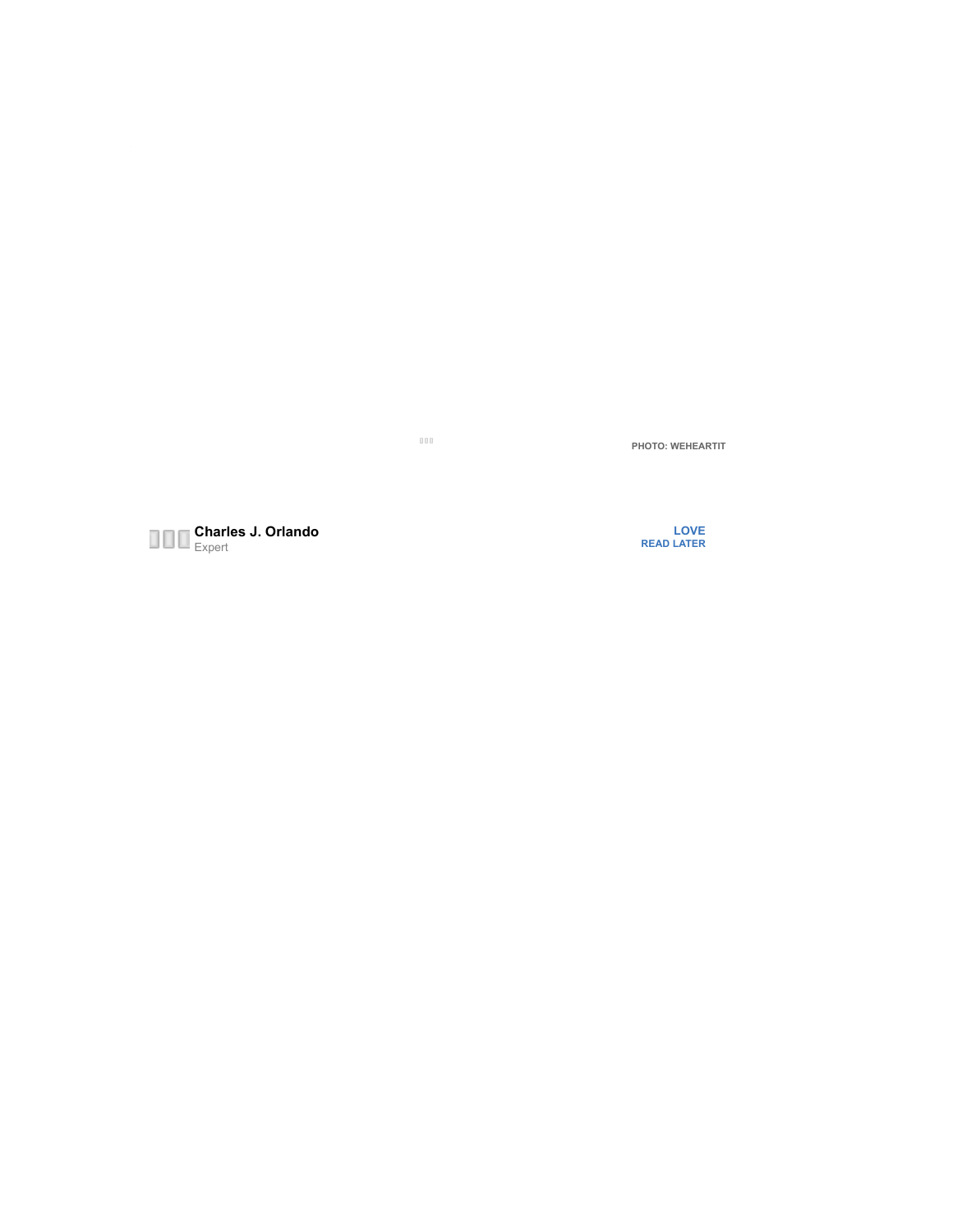**[CLICK TO VIEW \(5 IMAGES\)](http://www.yourtango.com/2015284434/5-booty-lifting-exercises-thatll-perk-you-up-no-time)**

 $_{\rm 000}$ 

**PHOTO: WEHEARTIT**



**[SELF](http://www.yourtango.com/self) [READ LATER](http://www.yourtango.com/2016284872/ten-ways-be-more-aware-mindful-parent-every-single-day#)**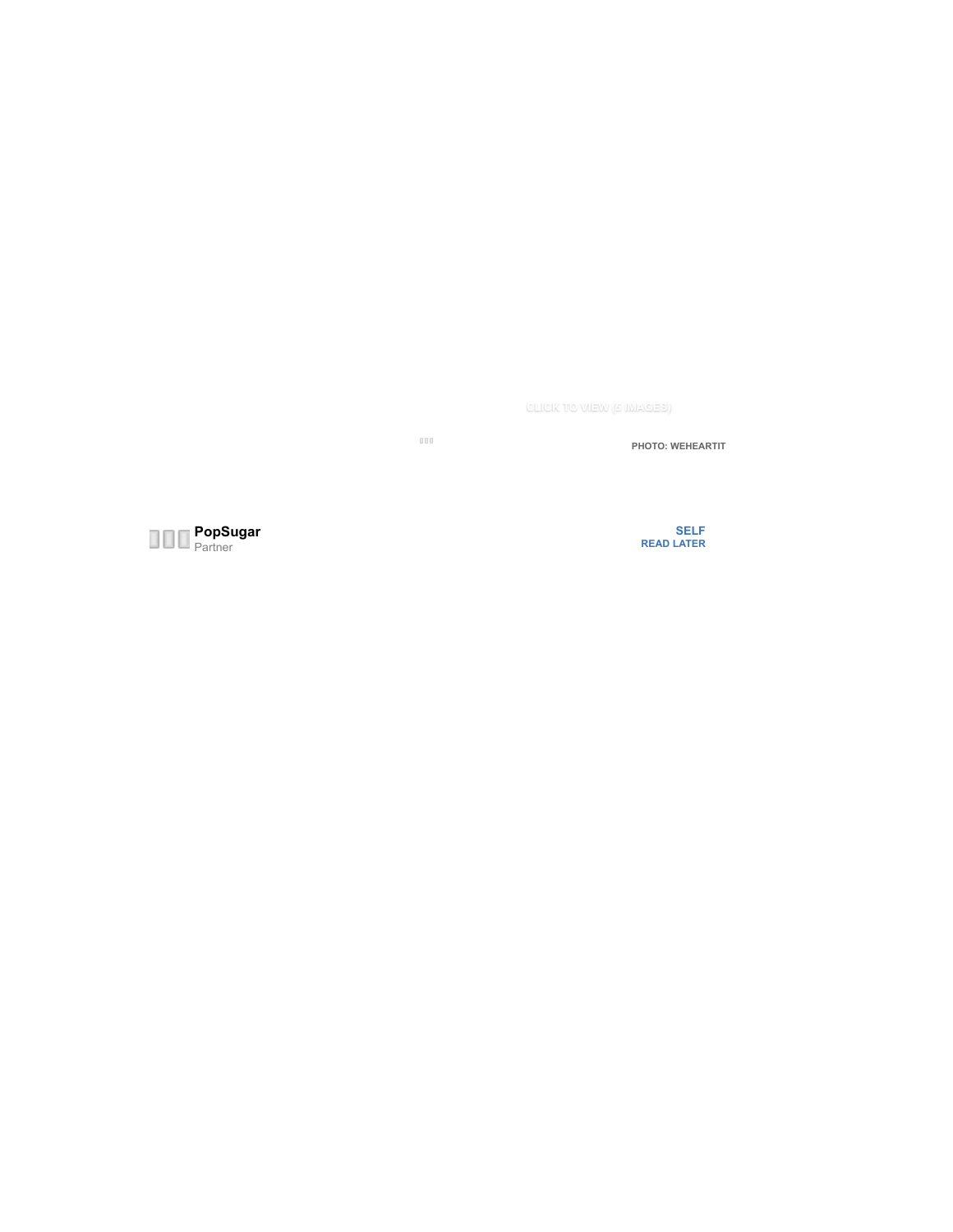Ī.

**PHOTO: WEHEARTIT**

**[Romper](http://www.yourtango.com/users/romper)** П Partner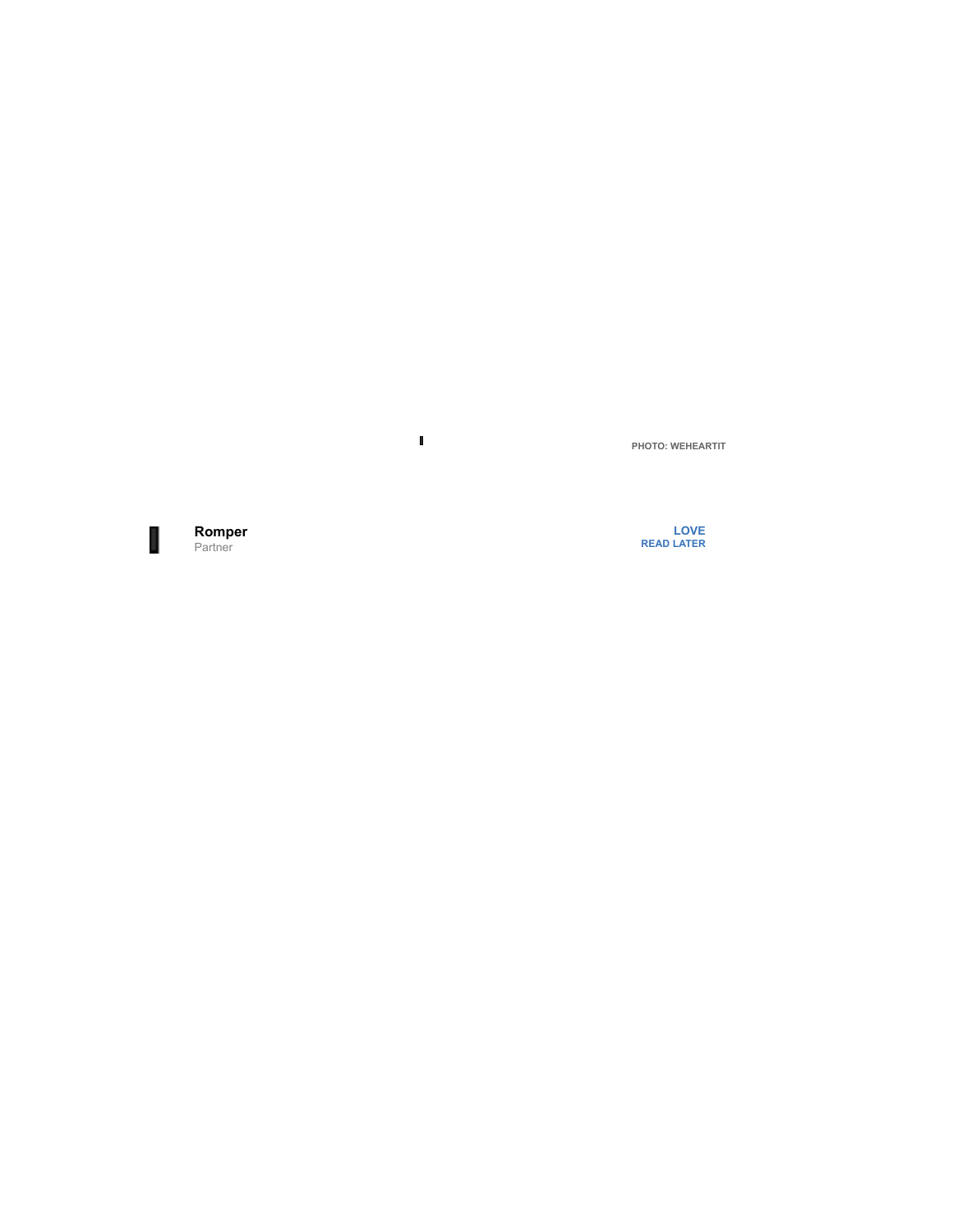**PHOTO: WEHEARTIT**



**[Hashim R. Hathaway](http://www.yourtango.com/users/hashim-hathaway)** Blogger

Ī.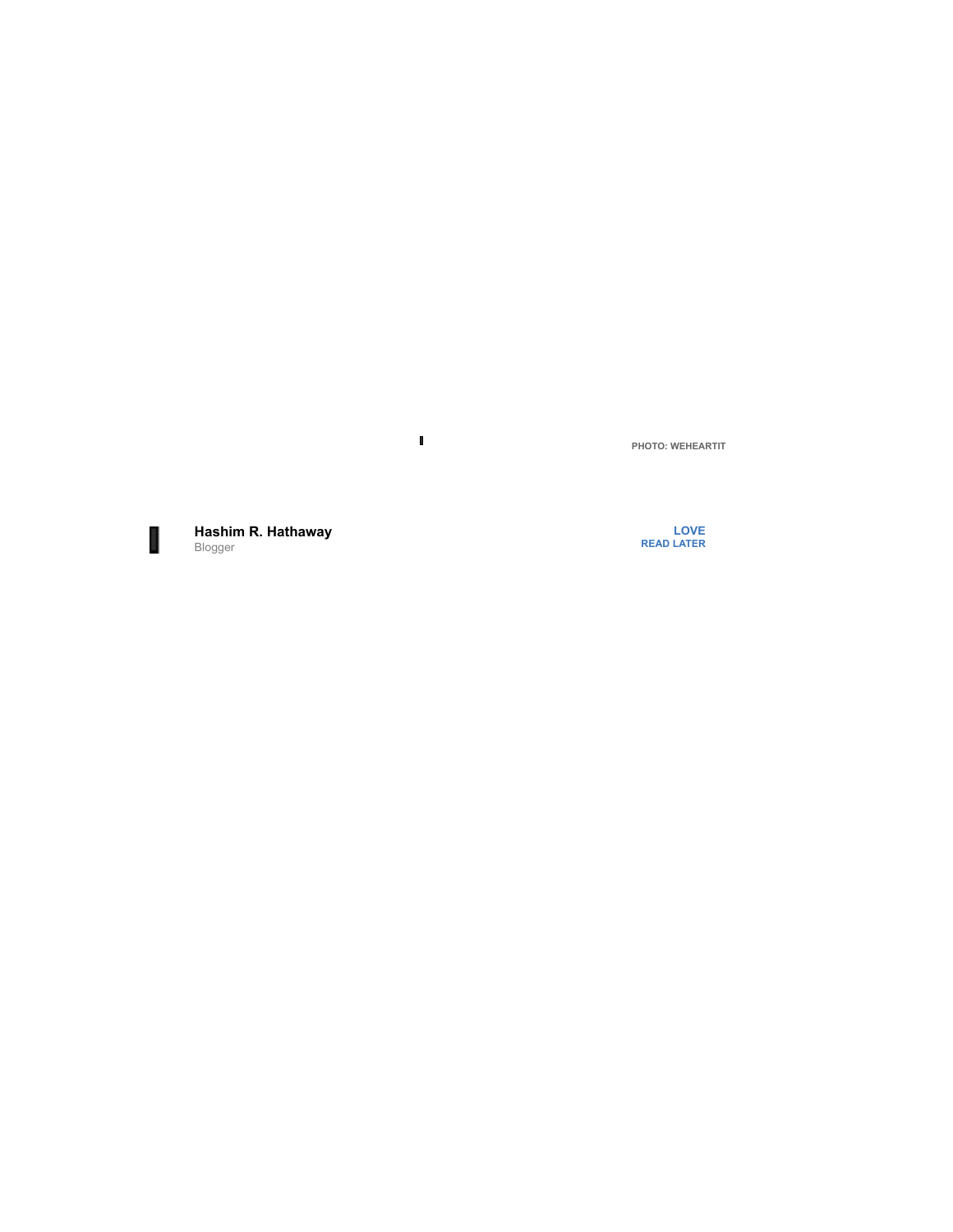Ī.



**[Bailey Gaddis](http://www.yourtango.com/users/bailey-gaddis)** Blogger

**[LOVE](http://www.yourtango.com/love) [READ LATER](http://www.yourtango.com/2016284872/ten-ways-be-more-aware-mindful-parent-every-single-day#)**

**PHOTO: WEHEARTIT**